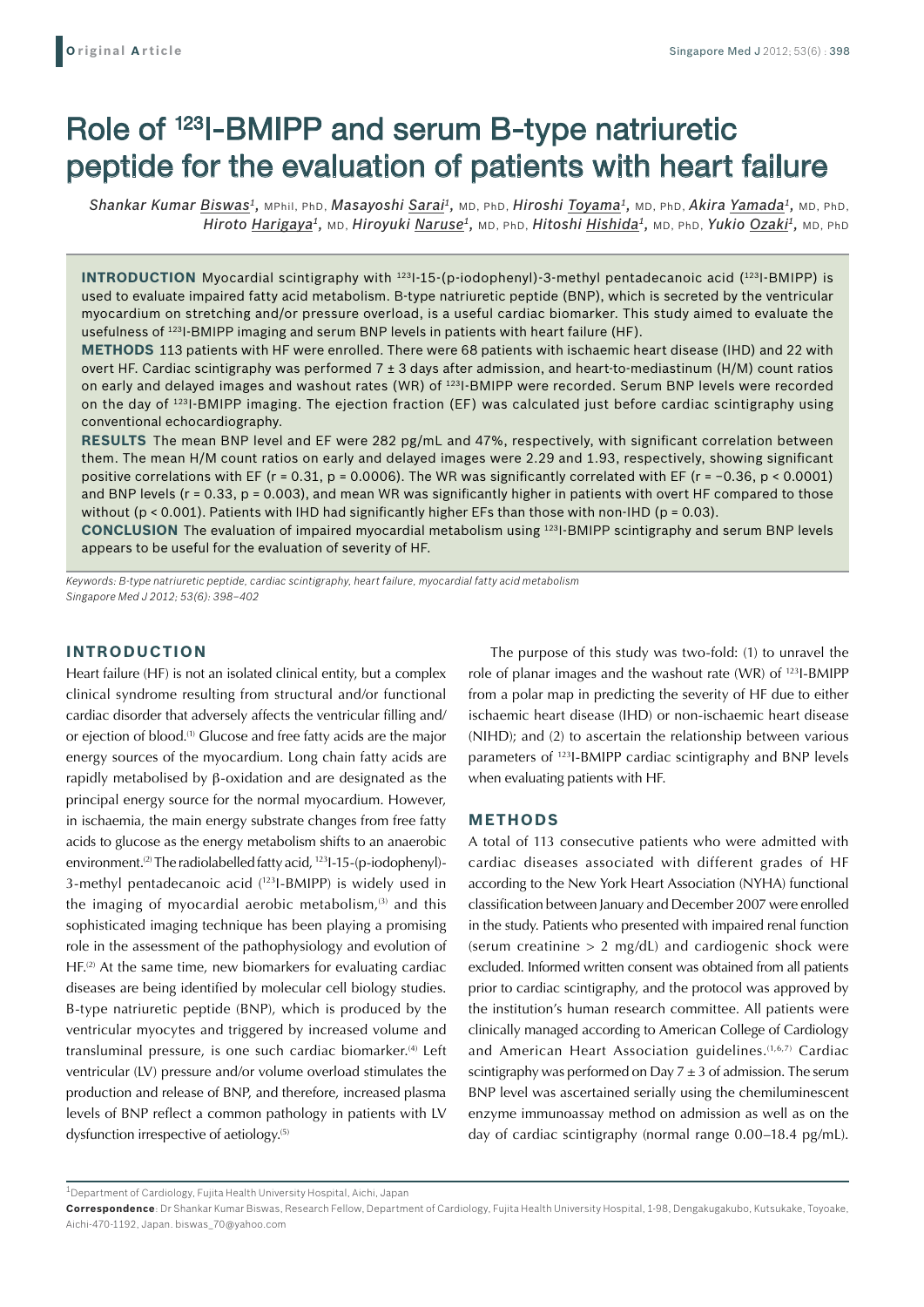

**Fig. 1** Cardiac scintigraphy protocol.

On the day of cardiac scintigraphy, transthoracic echocardiography was performed by an experienced cardiologist to calculate the ejection fraction (EF) by the modified biplane Simpson's method using a Philips Sonos 5500 device (Philips, New York, NY, USA).

Cardiac scintigraphy was performed according to standard protocols using a dual-headed single-photon emission computed tomography (SPECT) gamma camera (ADAC, VERTEX plus EPIC, Houston, TX, USA). A low-energy and general purpose collimator was used, and the energy window for 123I was centred at 160 keV  $\pm$  10%. Following an overnight fast and intravenous administration of 111 MBq of 123I-BMIPP radiotracer (Cardiodine 111MBq/0.03–0.01 mg, Nihon Medi-Physics Co Ltd, Tokyo, Japan), early and delayed images were taken at 20 minutes and four hours after dosing, respectively (Fig. 1). Planar images were considered for calculating the heart-to-mediastinum (H/M) count ratio on early [H/M (e)] and delayed [H/M (d)] images. SPECT was acquired in a step-and shoot mode using two detectors (180 $^{\circ}$  rotation) and a matrix size of 64  $\times$  64. A series of contiguous transaxial images of 5.12 mm thickness were reconstructed using the Butterworth filtered back projection algorithm (order 5; cut-off 0.40 cycles pixel) without attenuation or scatter correction. Using the polar map presentation, the WR of 123I-BMIPP was calculated between early and delayed acquisition.

For planar images, the LV 123I-BMIPP activity was measured using a region of interest (ROI) that was placed over the heart and by placing a square ROI over the upper mediastinum. The H/M count ratio was calculated to quantify cardiac 123I-BMIPP uptake as a fraction of the mean count/pixel in the heart with respect to uptake in the upper mediastinum. With the polar coordinate presentations of the early and late images, the over all WR (%) between 20 minutes and four hours after intravenous injection of 123I-BMIPP was calculated using the following equation:

WR (%) = 
$$
\frac{\text{Count at 20 min} - \text{Count at 4 hrs}}{\text{Count at 20 min}} \times 100
$$

Statistical analysis was performed using the Statistical Package for the Social Sciences version 12 (SPSS Inc, Chicago, IL, USA). Continuous variables were expressed as mean ± standard deviation. The Student's unpaired *t*-test was used to determine significant intergroup differences and the paired *t*-test applied for detecting significant differences among variables in a certain group. Correlations between continuous variables were assessed using linear regression analysis. The analysis of variance (ANOVA) test was used to evaluate **Table I. Patient characteristics (n = 113).** 

| <b>Characteristic</b>             | Mean ± SD; range          |  |
|-----------------------------------|---------------------------|--|
| Age (yrs)                         | $67 \pm 12$ ; 16-90       |  |
| <b>Gender (ratio male:female)</b> | 78:35                     |  |
| BMI $(kg/m2)$                     | $24.26 \pm 3.50$          |  |
| HbA1C (%)                         | $5.75 + 0.89$             |  |
| Diabetes mellitus [No. (%)]       | 29 (32.77)                |  |
| $BNP^*(pg/mL)$                    | $282 \pm 432$ : 2.3-3.080 |  |
| Cardiac scintigraphy <sup>†</sup> |                           |  |
| $H/M$ (e)                         | $2.29 + 0.29$             |  |
| $H/M$ (d)                         | $1.93 \pm 0.28$           |  |
| WR (%)                            | $25.86 \pm 9.62$          |  |
| Ejection fraction* (%)            | $47 + 13$                 |  |

 $\star$  On the same day as cardiac scintigraphy. <sup>†</sup> On Day 7  $\pm$  3 of admission. SD: standard deviation; BMI: body mass index; BNP: B-type natriuretic peptide; H/M: heart-to-mediastinum count ratio; (e): early image; (d): delayed image; WR:<br>washout rate of <sup>123</sup>I-BMIPP

significant predictors of overt HF. A p-value < 0.05 was considered to be statistically significant.

#### **RESULTS**

In a group of 113 patients with HF, 78 were men and the mean age of the group was  $67 \pm 12$  (range 16–90) years. 68 patients presented with different forms of IHD, including acute coronary syndrome, acute and/or old myocardial infarction, ischaemic cardiomyopathy and unstable angina pectoris, and 45 presented with different forms of cardiomyopathies, sarcoidosis, arrhythmias and left ventricular hypertrophy. 22 patients presented with overt HF (NYHA class III), while 61 patients presented with NYHA class II disease and the remaining 30 patients presented with NYHA class I disease.

All patients had stable clinical parameters on the day of cardiac scintigraphy, with proper management. Table I presents the characteristics of the patients. The mean BNP level was  $282 \pm 432$  (range 2.3–3,080) pg/mL and the BNP levels were higher in patients with NYHA class III HF (343.45  $\pm$  260.68 pg/mL) than in those without  $(267.55 \pm 464.04 \text{ pg/mL})$ , although the difference was not statistically significant. There was a significant negative correlation between BNP levels and EF ( $r = -0.42$ , p < 0.00001) (Fig. 2). The mean BNP level was higher in patients with HF due to NIHD than in those with HF due to IHD (328.47  $±$  454.090 pg/mL vs. 255.1  $±$  418.06 pg/mL). However, the difference was also not statistically significant.

The myocardial 123I-BMIPP uptake was relatively low, and the mean H/M (e) and H/M (d) ratios were 2.29  $\pm$  0.29 and 1.93  $\pm$ 0.28, respectively. The H/M (e) ratio was lower in patients with overt HF than in others  $(2.22 \pm 0.29 \text{ vs. } 2.32 \pm 0.29)$ , and similar results were noted for H/M (d) ratio as well (1.91  $\pm$  0.26 vs. 1.93  $\pm$  0.29). However, the differences were not statistically significant for both H/M (e) and H/M (d). The mean EF was  $47\% \pm 13\%$ , and a significant positive correlation was found between H/M ratios (for both early and delayed images) and EF ( $r = 0.31$ ,  $p = 0.0006$ ) (Figs. 3a & b). EF was significantly higher in patients with IHD than in those with NIHD (49%  $\pm$  11% vs. 44%  $\pm$  14%;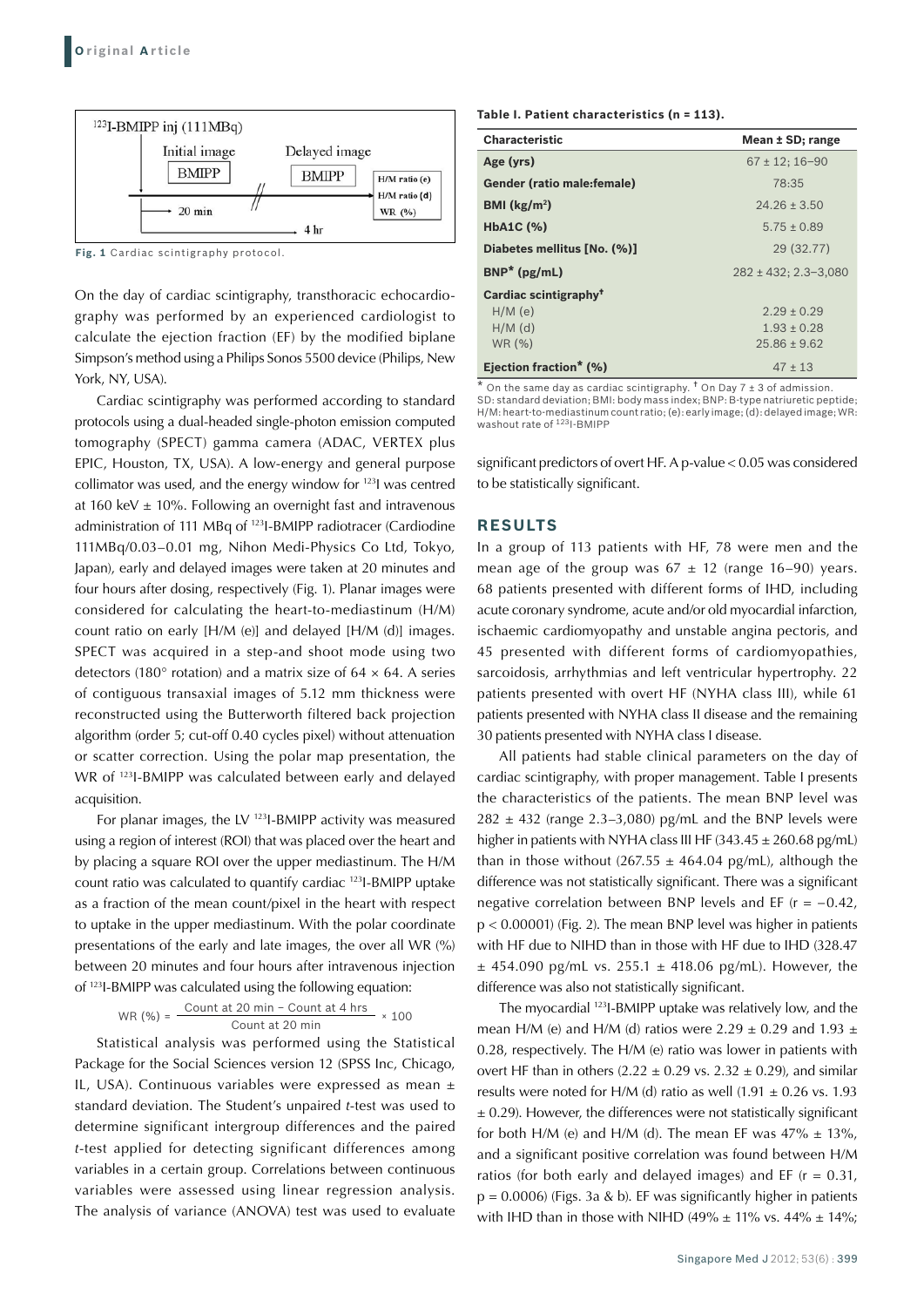

**Fig. 2** Linear regression analysis plot shows a strong negative correlation between serum B-type natriuretic peptide levels and

p = 0.03, 95% confidence interval [CI] 0.249–9.746). There was a significant negative correlation between H/M (e) ratio and serum BNP level  $(r = -0.24, p < 0.008)$  (Fig. 3c). However, the difference between the ratios of H/M (e) and H/M (d) of patients with IHD and NIHD was not significant  $[H/M (e) 2.30 \pm 0.27$  vs.  $2.29 \pm 0.33$ ; H/M (d)  $1.94 \pm 0.27$  vs.  $1.90 \pm 0.04$ . The mean WR of <sup>123</sup>I-BMIPP was  $25.86\% \pm 9.62\%$ , and the WR in patients with overt HF was significantly higher than in others (29.45%  $\pm$  9.57% vs. 25.00%  $\pm$ 9.48%; p < 0.001, 95% CI –15.83 to –4.48). WR was significantly correlated with EF ( $r = -0.36$ ,  $p < 0.0001$ ) (Fig. 4) and serum BNP level  $(r = 0.33, p = 0.003)$  (Fig. 5). The results of ANOVA revealed that the presence or absence of ischaemia and WR of 123I-BMIPP were significant predictors of overt HF (Table II). The planar images of 123I-BMIPP imaging of a representative patient are presented in Fig. 6.

### **DISCUSSION**

Approximately 60%–80% of the adenosine triphosphate for myocardial energy is derived from fatty acid oxidation.<sup>(2)</sup> It is also well known that in patients with myocardial infarction, those with LV dysfunction have a distinctly worse prognosis than those with preserved ventricular function.<sup>(8,9)</sup> For such patients, studies have reported that 123I-BMIPP is useful not only for the evaluation of LV regional and global systolic functional recovery but also for approximating prognosis.<sup>(10,11)</sup> In addition, metabolic imaging can potentially differentiate between ischaemic cardiomyopathy and primary dilated cardiomyopathy  $(DCM)$  – diseases that share similar features.<sup>(2)</sup> The present study therefore aimed to ascertain the usefulness of H/M ratios from planar images and the WR of 123I-BMIPP from polar maps when evaluating patients with HF. As patients with HF due to various aetiologies (both IHD and NIHD) were enrolled in the present study, the WR of 123I-BMIPP imaging was deemed to be a relatively easier parameter to choose for evaluating the severity of HF when compared to an interpretation of SPECT images.

We found that H/M ratios and WR values from 123I-BMIPP imaging, along with an assessment of serum BNP levels, could



**Fig. 3** Linear regression analyses plots show (a) a strong positive correlation between H/M (e) and ejection fraction; (b) a strong positive correlation between H/M (d) and ejection fraction; and (c) a strong negative correlation between H/M (e) and B-type natriuretic peptide level.

be invaluable for evaluating the severity of HF due to IHD and NIHD. Key findings were that the LV EF was significantly correlated with serum BNP level, H/M ratios and the WR of 123I-BMIPP imaging. The serum BNP level was also associated with H/M ratios and the WR of 123I-BMIPP imaging. The EF was significantly higher in patients with IHD than in those with NIHD. The WR of 123I-BMIPP was significantly higher in patients with overt HF than in those with asymptomatic HF. This suggests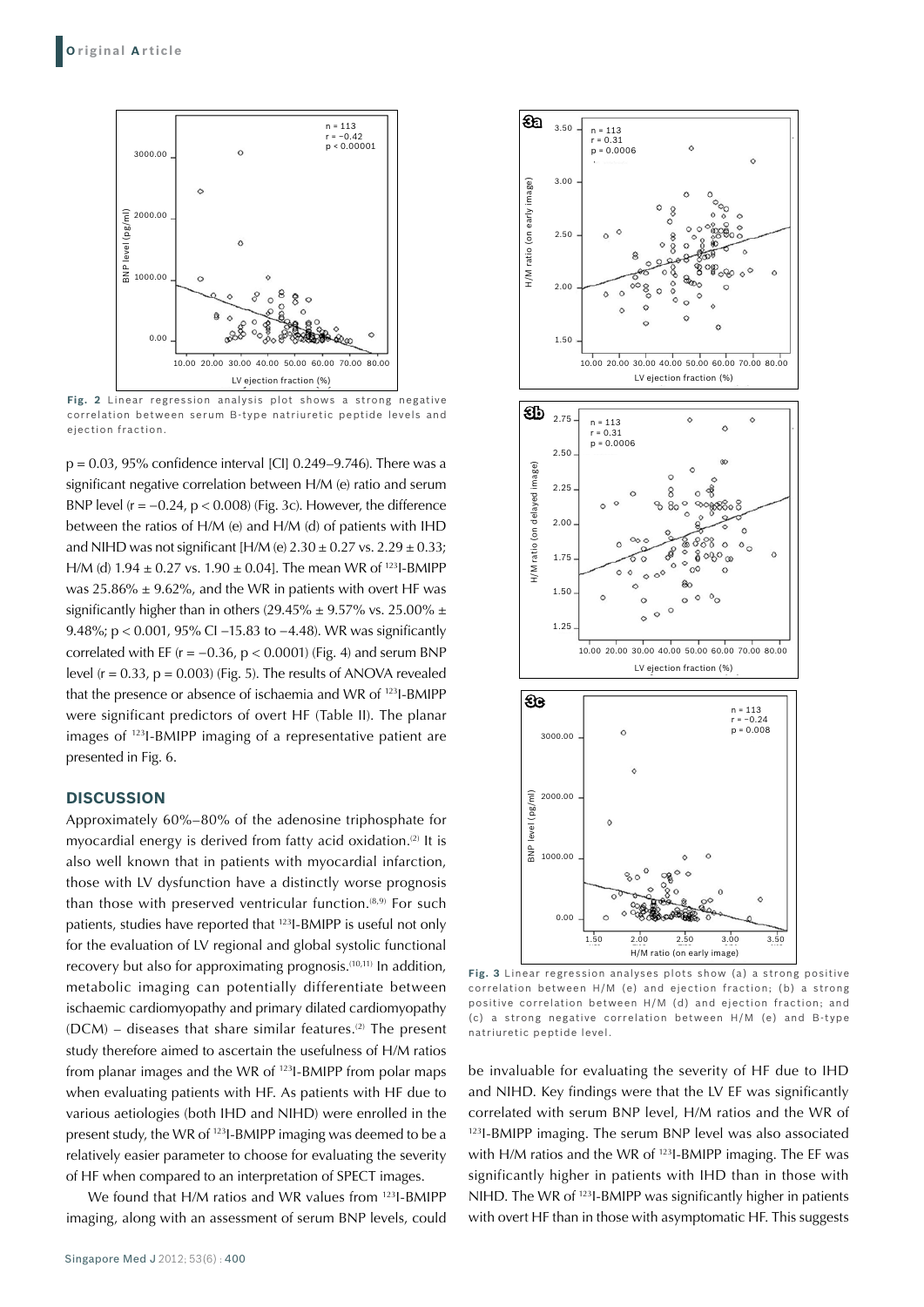

**Fig. 4** Linear regression analysis plot shows a strong negative correlation between the washout rate of <sup>123</sup> I-BMIPP and ejection fraction.



Fig. 6 Planar images of <sup>123</sup>I-BMIPP imaging of a patient who presented with severe heart failure from ischaemic cardiomyopathy. The regions of interest placed over the heart and mediastinum show decreased H/M ratios on (a) early; and (b) delayed images. Decreased tracer concentrations are seen in the inferolateral and apical regions.

that EF and WR may be important diagnostic parameters for evaluating the status of patients and also their clinical management irrespective of the aetiology of HF.

Kataoka et al reported that a significant reduction in 123I-BMIPP uptake was associated with a reduction of cardiac output and EF.(12) It was also observed that H/M ratios (on both early and delayed images) were well correlated with EF, and that the correlation of serum BNP levels with EF was significant. These findings suggest that LV systolic dysfunction can be effectively assessed using both BNP as a cardiac biomarker and fatty acid metabolism imaging. We found that EF was higher in patients with IHD than in patients with NIHD. A possible explanation for this finding may be that contractile function is regained more quickly in patients with IHD (e.g. acute myocardial infarction [AMI] or unstable angina) than in those with NIHD (e.g. DCM or cardiac sarcoidosis). Another important feature of metabolic imaging is that it provides physicians with a treatment strategy for patients with chronic HF, as decreased uptake of 123I-BMIPP in patients with DCM may indicate that these patients are poor responders to treatment with β-blockers, and conversely, those with relatively preserved 123I-BMIPP uptakes may respond well to such a treatment regimen.(13)



**Fig. 5** Linear regression analysis plot shows a strong positive correlation between the washout rate of <sup>123</sup>I-BMIPP and serum B-type natriuretic peptide levels.

**Table II. Results of univariate regression analysis for predicting overt heart failure (NYHA class III).** 

| Variable          | <b>RR (95% CI)</b>      | p-value               |
|-------------------|-------------------------|-----------------------|
| Age               | 1.86 (64.87-76.03)      | 0.175                 |
| Gender            | $6.74(1.31-1.17)$       | $0.011$ <sup>+</sup>  |
| <b>IHD/NIHD</b>   | $13.61(1.52 - 1.92)$    | $0.0001$ <sup>+</sup> |
| <b>BNP level*</b> | $0.54(227.87 - 459.03)$ | 0.462                 |
| $H/M$ (e)         | $1.62(2.09 - 2.35)$     | 0.205                 |
| $H/M$ (d)         | $0.08(1.79 - 2.03)$     | 0.771                 |
| <b>WR</b>         | 3.90 (25.20-33.70)      | $0.05^{\dagger}$      |
| HbA1C             | $0.04(5.28 - 6.17)$     | 0.836                 |
| EF $(% )$         | 12.60 (34.63-43.63)     | $0.001$ <sup>+</sup>  |

 $^{\mathsf{t}}$  On the same day as cardiac scintigraphy.  $^{\mathsf{t}}$  p-value was statistically significant. RR: risk ratio; CI: confidence interval; IHD: ischaemic heart disease; NIHD: non-ischaemic heart disease; BNP: B-type natriuretic peptide; H/M: heart-to-mediastinum count ratio; (e): early image; (d): delayed image;<br>WR: washout rate of <sup>123</sup>I-BMIPP; Hb: haemoglobin; EF: ejection fraction.

Nakae et al observed that both H/M (e) and H/M (d) were significantly lower in patients with HF than in controls (H/M (e) 1.96  $\pm$  0.18 vs. 2.30  $\pm$  0.29, p < 0.01; HM (d) 1.72  $\pm$  0.15 vs. 1.97  $\pm$  0.21, p < 0.01), but that WR was higher in patients with HF than in controls (WR 23.70%  $\pm$  5.70% vs. 18.20%  $\pm$  6.00%,  $p < 0.01$ ).<sup>(14)</sup> Both H/M (e) and H/M (d) correlated positively with EF ( $p < 0.05$ ). Furthermore, WR correlated positively with the plasma BNP level. They also showed an earlier HF progression for patients with a lower H/M (e). The results of 123I-BMIPP cardiac scintigraphy in the present study also revealed that mean WR was higher than normal (25.86%  $\pm$  9.62% vs. 18.20%  $\pm$  $6.00\%$ ),<sup>(14)</sup> and that WR was significantly higher in patients with overt HF than in asymptomatic patients (29.45%  $\pm$  9.57% vs.  $25.00\% \pm 9.48\%$ ).

Another recent study showed that delayed H/M ratios and myocardial WR of 123I-BMIPP enhance the assessment of myocardial fatty acid metabolism disorders in patients with heart diseases with or without full-blown clinical pictures.(15) The delayed H/M ratio was much lower in patients with HF than in those with angina pectoris (AP) (1.93  $\pm$  0.37 vs. 2.21  $\pm$  0.38) and controls (2.47  $\pm$  0.38). The WR in patients with HF and